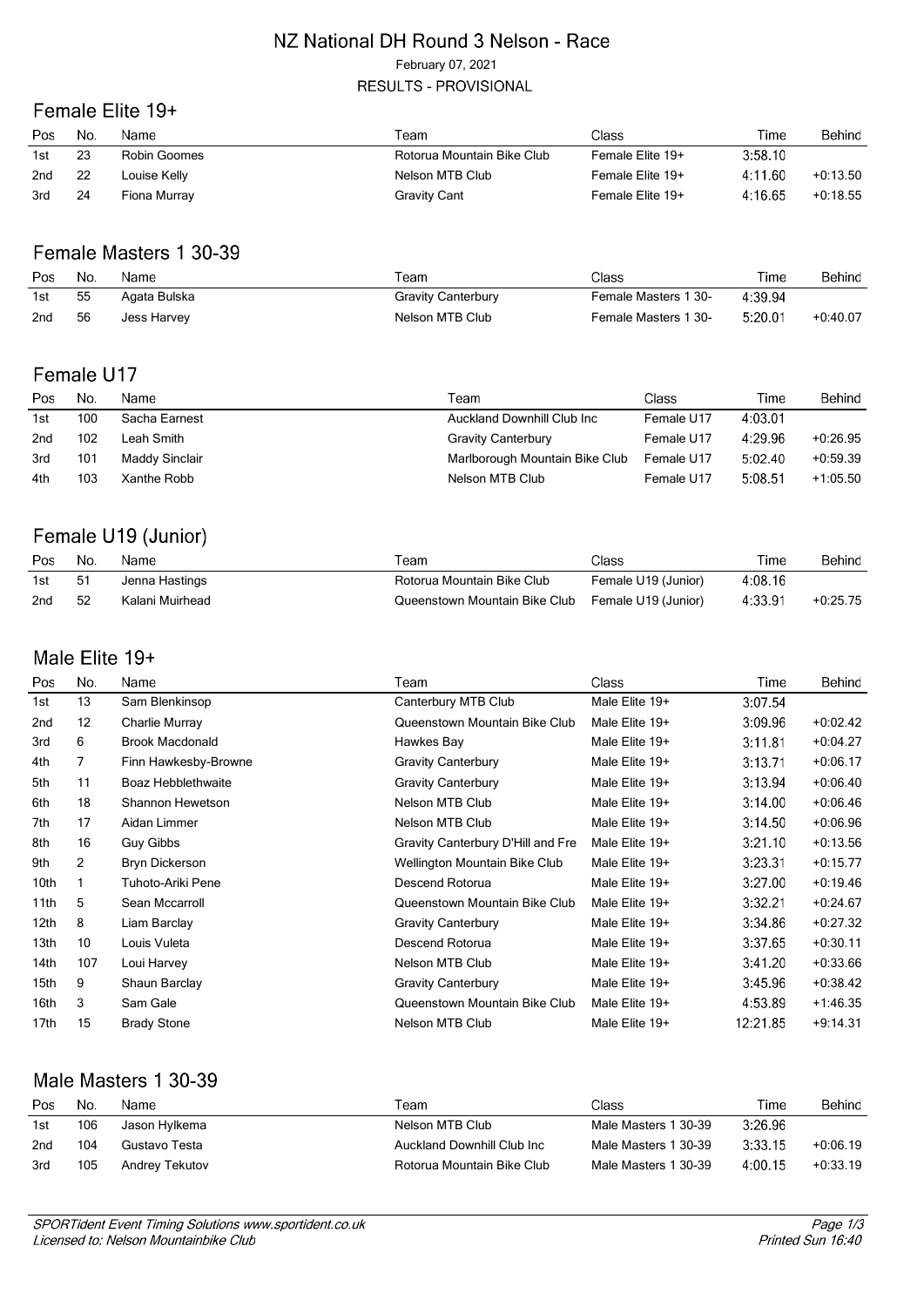#### NZ National DH Round 3 Nelson - Race

February 07, 2021

**RESULTS - PROVISIONAL** 

#### Male Masters 2 40-49

| Pos | No.   | Name         | $\tau$ eam                   | Class                | Time    | Behind |
|-----|-------|--------------|------------------------------|----------------------|---------|--------|
| 1st | 110 I | Darren Doell | New Plymouth Mountain Bikers | Male Masters 2 40-49 | 4:29.21 |        |

#### Male Masters 3 50+

| Pos | No. | Name         | leam                               | Class              | l ime   | Behind |
|-----|-----|--------------|------------------------------------|--------------------|---------|--------|
| 1st | 69  | Dion Earnest | <b>Auckland Downhill Club Inc.</b> | Male Masters 3 50+ | 4:18.80 |        |

#### Male Open 17-29

| Pos             | No. | Name               | Team                              | Class           | Time    | Behind     |
|-----------------|-----|--------------------|-----------------------------------|-----------------|---------|------------|
| 1st             | 119 | Tasman De Leeuw    | Nelson MTB Club                   | Male Open 17-29 | 3:16.75 |            |
| 2 <sub>nd</sub> | 121 | Sam Todd           | Nelson MTB Club                   | Male Open 17-29 | 3:22.69 | $+0.05.94$ |
| 3rd             | 117 | Jamie Bartlett     | Nelson MTB Club                   | Male Open 17-29 | 3:23.19 | $+0.06.44$ |
| 4th             | 120 | Jack Gale          | Nelson MTB Club                   | Male Open 17-29 | 3:30.00 | $+0:13.25$ |
| 5th             | 112 | Ethan Burns        | Port Nicholson Poneke (PNP) Cy    | Male Open 17-29 | 3:49.61 | $+0.32.86$ |
| 6th             | 118 | Jourdan Lethbridge | Gravity Canterbury D'Hill and Fre | Male Open 17-29 | 3:50.00 | $+0.33.25$ |
| 7th             | 14  | Jason Connor       | Descend Rotorua                   | Male Open 17-29 | 4:05.50 | $+0.48.75$ |
| 8th             | 122 | Keith Thorburn     | Nelson MTB Club                   | Male Open 17-29 | 4:15.85 | $+0.59.10$ |
| 9th             | 128 | Liam Gill          |                                   | Male Open 17-29 | 4:17.26 | $+1:00.51$ |

### Male U15

| Pos             | No. | Name                   | Team                               | Class    | Time    | Behind     |
|-----------------|-----|------------------------|------------------------------------|----------|---------|------------|
| 1st             | 62  | Jack Collins           | <b>Gravity Canterbury</b>          | Male U15 | 3:27.95 |            |
| 2 <sub>nd</sub> | 61  | Oli Clark              | <b>Gravity Canterbury</b>          | Male U15 | 3:29.41 | $+0.01.46$ |
| 3rd             | 63  | Lenny Browne           | <b>Auckland Downhill Club Inc.</b> | Male U15 | 3:46.50 | $+0.18.55$ |
| 4th             | 64  | Ben Mexted             | Descend Rotorua                    | Male U15 | 3:48.69 | $+0.20.74$ |
| 5th             | 67  | Kayne Johnston         | Gravity Canterbury D'Hill and Fre  | Male U15 | 4:06.40 | $+0.38.45$ |
| 6th             | 66  | Lucas Malham           | Nelson MTB Club                    | Male U15 | 4:16.66 | $+0.48.71$ |
| 7th             | 98  | Charlie Wiffin         | Hawkes Bay Mountain Bike Club      | Male U15 | 4:25.79 | $+0.57.84$ |
| 8th             | 65  | Sterling Stevens-McNab | Descend Rotorua                    | Male U15 | 4:44.00 | $+1:16.05$ |

## Male U17

| Pos  | No. | Name                  | Team                               | <b>Class</b> | Time    | Behind     |
|------|-----|-----------------------|------------------------------------|--------------|---------|------------|
| 1st  | 70  | Luke Hancock          | Bike Wanaka Inc                    | Male U17     | 3:23.64 |            |
| 2nd  | 72  | Luke Wayman           | <b>Gravity Canterbury</b>          | Male U17     | 3:31.10 | $+0.07.46$ |
| 3rd  | 80  | George Davey          | Wanganui MTB Club Inc              | Male U17     | 3:39.20 | $+0:15.56$ |
| 4th  | 73  | Wyatt Mcnab           | Descent Rotorua                    | Male U17     | 3:39.46 | $+0:15.82$ |
| 5th  | 88  | <b>Tyler Muirhead</b> | Queenstown Mountain Bike Club      | Male U17     | 3:39.80 | $+0:16.16$ |
| 6th  | 75  | William Harvey        | Descent Rotorua                    | Male U17     | 3:40.85 | $+0:17.21$ |
| 7th  | 71  | Ryan Hastings         | Rotorua Mountain Bike Club         | Male U17     | 3:41.21 | $+0:17.57$ |
| 8th  | 78  | Ben Sziranyi          | Marlborough Mountain Bike Club     | Male U17     | 3:42.00 | $+0:18.36$ |
| 9th  | 82  | James Elkington       | Nelson MTB Club                    | Male U17     | 3:43.94 | $+0:20.30$ |
| 10th | 81  | Robbie Cochrane       | <b>Gravity Canterbury</b>          | Male U17     | 3:47.90 | $+0:24.26$ |
| 11th | 97  | Jonty Burfoot         | Marlborough Mountain Bike Club     | Male U17     | 3:50.66 | $+0:27.02$ |
| 12th | 83  | Ashton Birdling       | Wellington Mountain Bike Club      | Male U17     | 3:53.31 | $+0.29.67$ |
| 13th | 89  | Nate Washer           | Marlborough Mountain Bike Club     | Male U17     | 3:53.84 | $+0:30.20$ |
| 14th | 87  | Oli Nicholls          | Gravity Canterbury D'Hill and Fre  | Male U17     | 3:54.14 | $+0:30.50$ |
| 15th | 74  | Seth Stylie           | <b>Auckland Downhill Club Inc.</b> | Male U17     | 3:55.00 | $+0.31.36$ |
| 16th | 92  | Aidan Robinson        | Nelson MTB Club                    | Male U17     | 3:56.89 | $+0:33.25$ |
| 17th | 77  | Jake Earnest          | <b>Auckland Downhill Club Inc.</b> | Male U17     | 3:58.91 | $+0.35.27$ |